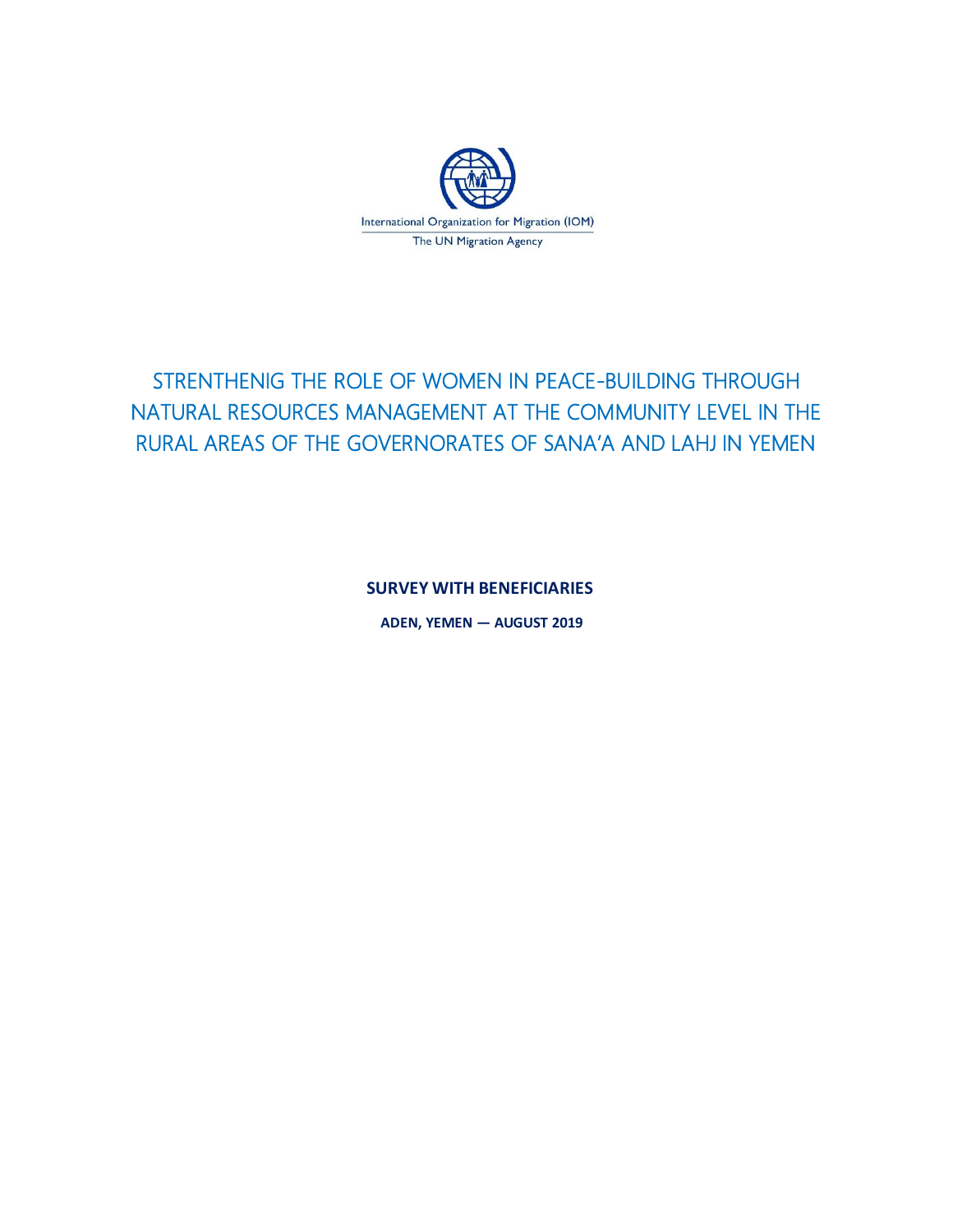# **Table of Contents**

| 1. |  |
|----|--|
|    |  |
|    |  |
|    |  |
| 2. |  |
|    |  |
|    |  |
|    |  |
|    |  |
|    |  |
|    |  |
| 3. |  |
|    |  |
| 4. |  |
|    |  |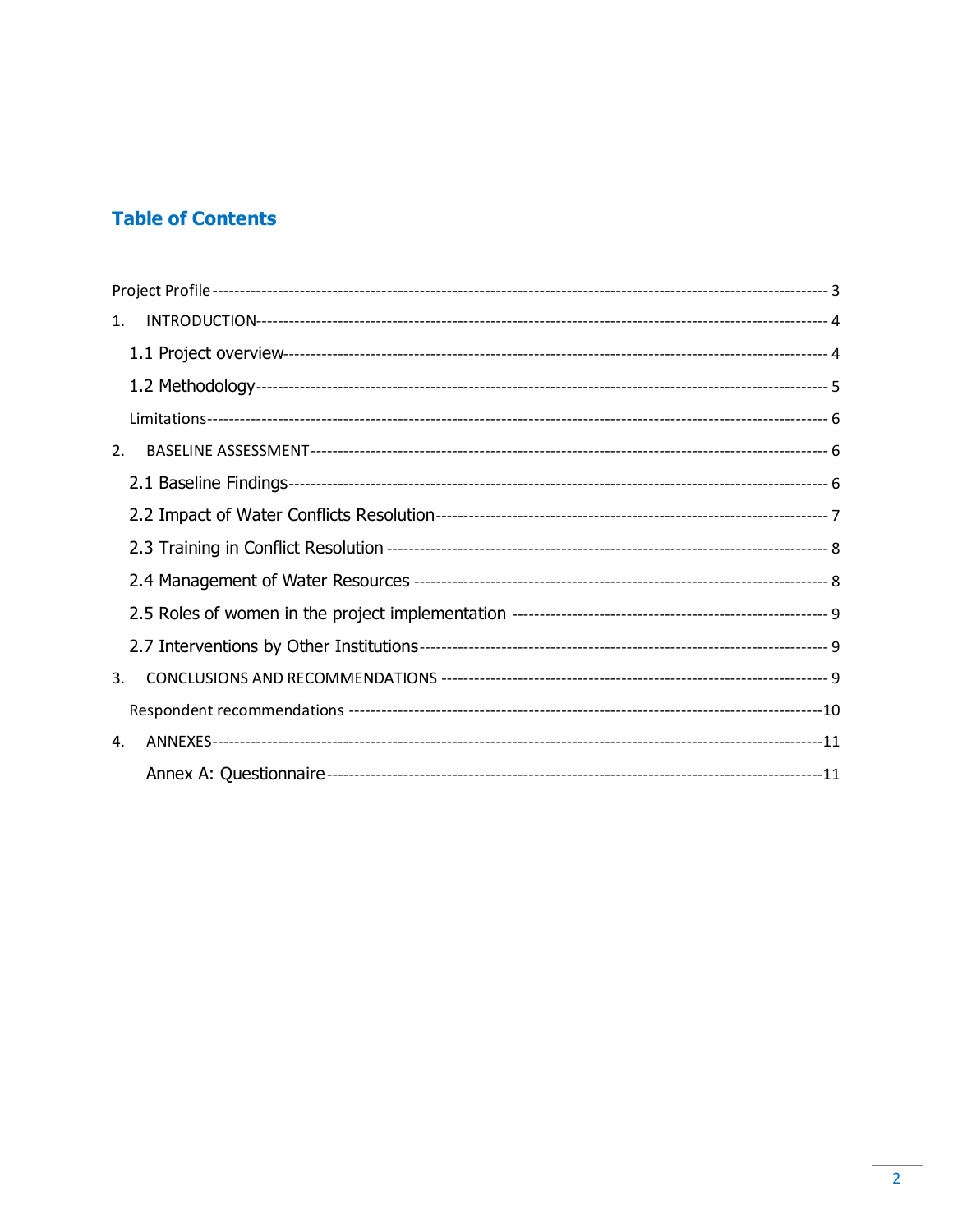# <span id="page-2-0"></span>**Project Profile**

| <b>Title</b>          | Strengthening the role of women in peace building through natural resources<br>management at the community level in the rural areas of the governorates of<br>Sana'a and Lahj |
|-----------------------|-------------------------------------------------------------------------------------------------------------------------------------------------------------------------------|
| Symbol / code         | UNJP/YEM/038/PBF                                                                                                                                                              |
| <b>Funding Agency</b> | United Nations Peacebuilding Fund                                                                                                                                             |
| <b>Start date</b>     | 01 Jan 2018                                                                                                                                                                   |
| <b>End date</b>       | 30 June 2019                                                                                                                                                                  |
| <b>Implementing</b>   | Water User Associations;<br>$\blacksquare$                                                                                                                                    |
| partner(s):           | Ministry of Water and Irrigation                                                                                                                                              |
| Governorate(s)        | Lahj and Sana'a                                                                                                                                                               |

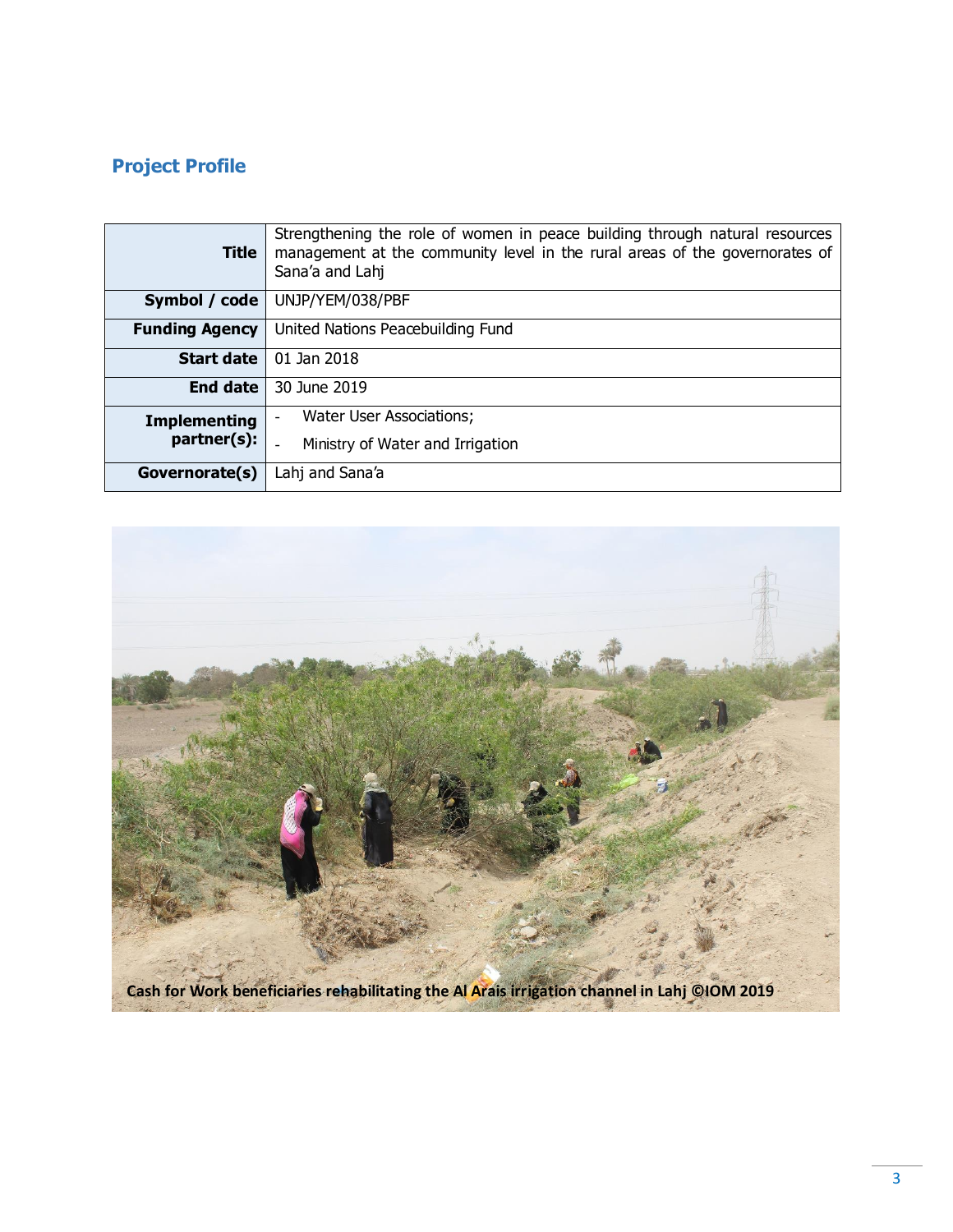# <span id="page-3-0"></span>**1. INTRODUCTION**

#### <span id="page-3-1"></span>1.1 Project overview

Water scarcity and its deadly consequences have long been a part of Yemen's history. Even before the current conflict, public water was accessible to only half of the overall urban population and to about 40 per cent of those in rural areas. Years of fighting have caused massive destruction to Yemen's water infrastructure and hindered already poor access. Lack of regulation, increase in demand, and consequent competition over water have all led to clashes over this precious resource.

With much of Yemen facing severe food insecurity, Yemen is facing the largest food crisis in the world. Restricted water supply for irrigation is one of the factors affecting shrinking food production. Before the conflict, about 25 % of all food was produced domestically. By 2017, that figure had decreased to less than 20 %, with it being estimated to have dropped even further in 2018 (WFP, March 2019). Desperate to produce enough food for their families, the food crisis further intensifies competition over water.

Limited access to water can particularly negatively affect rural women. In Yemen's countryside, many women not only depend on agriculture, as their main source of livelihood, but are left in charge of the farm and household, with their husbands away from home. Additionally, women are the main fetchers of water for household needs, which leaves them open to harassment, if the water source is far from their home. With the extreme competition over and monopoly of water sources taking place in some rural areas, women can be denied access to water, affecting their agricultural endeavors and consequently their livelihoods.

To address shortages and the resulting conflict over shared water sites, IOM partnered with FAO, on the project titled: *Strengthening the Role of Women in Peace Building through Natural Resources Management at the Community Level in the Rural Areas of the Governorates of Sana'a and Lahj in Yemen*. The project was implemented by IOM and FAO in Lahj and Sana'a respectively.

Lahj is one of the 22 governorates in Yemen and the focus of IOM's work under this project. In 2015, the governorate experienced insurgency as part of Yemen's conflict. Ground fighting and aerial bombing have caused massive destruction to essential public infrastructure. Suffering the consequences of war, many people have lost their livelihoods while governmental departments have lost key functional resources.

Agriculture is an important source of income for the people of Lahj. The governorate is fortunate to have soil conducive to the growth of an ample variety of fruits and vegetables. However, due to the lack of resources and public services, much of the water infrastructure in Lahj is damaged, having not been maintained for years. The decreased water supply has resulted in exacerbated tensions within and between communities. This project supported seven Water User Associations (WUAs) in Lahj in partnership with local communities to help resolve local conflicts and rehabilitate shared water sources.

The project **objective** was to reduce conflict over land and water and enhance social cohesion through improving livelihoods and increasing the role of women and youth in natural resource management and conflict resolution mechanisms. The project outcomes were as follows:

**Outcome 1:** Reducing conflict over water resources, should lead to the increase of water for irrigation, improving the communal livelihoods, that promote peace building among the communities; **Outcome 2:** Support gender-responsive community reform efforts to empower gender equality and equity;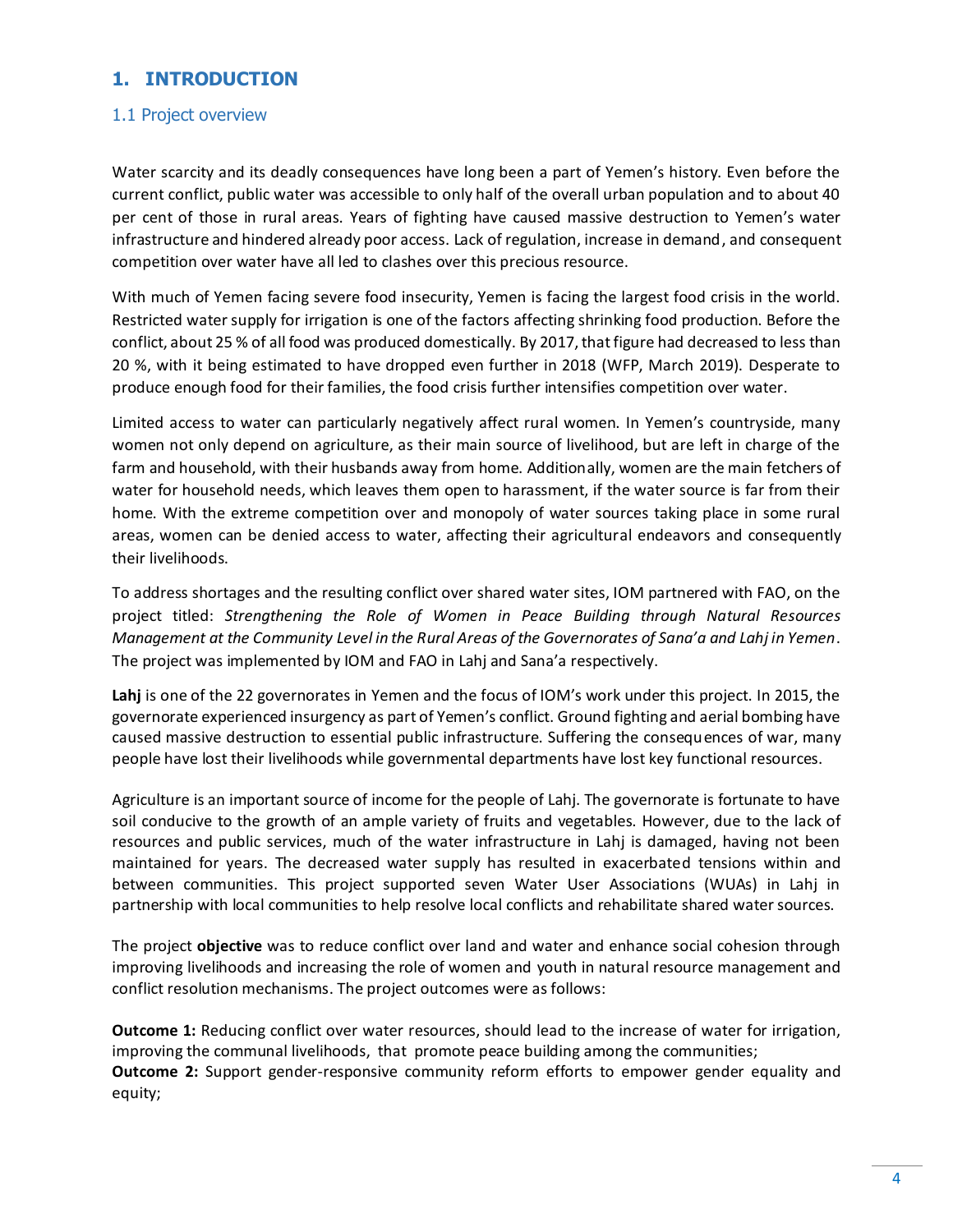**Outcome 3:** Enhance the community confidence building/social cohesion, and increase economic returns and employment opportunities reducing the number of young men from joining the militia, and or terrorist groups.

## <span id="page-4-0"></span>1.2 Methodology

This survey was undertaken by IOM with members of water user associations (WUAs) and cash for work (CfW) beneficiaries in Lahj to gather perceptions and attitudes towards the program's main objective and outcomes. The findings of this survey were cross-referenced with the findings of the baseline survey, undertaken at the start of the project, to understand whether the project contributed to positive improvements.

The respondents represented seven WUAs that IOM partnered with in Lahj as outlined in the below table. The survey incorporated respondents that had diverse roles in the project, including WUA leaders, members of Conflict Resolution Committees, and CfW beneficiaries from the local communities.

The survey, undertaken from 28-31 July 2019, was conducted through a qualitative methodology, using open-ended questions (Annex A) to spur discussions. This approach was used to allow respondents to share their various perceptions towards the project, which may not be captured through a closed-ended questionnaire. The responses were recorded and categorized. A focus group discussion (FGD) was held with members and cash for work beneficiaries from each WUA. Seven FGDs were undertaken with 21 respondents in total (10 female; 11 male).

| Name of respondent        | <b>Position</b>                                | <b>Name of WUA</b>  |
|---------------------------|------------------------------------------------|---------------------|
| Sami Saleh Mahdi          | General Secretary of the Association           | Al-Faradah          |
| Sakinah Al Lozi           | <b>Member of Conflict Resolution Committee</b> | A-Faradah           |
| Eishah Ali Saleh          | Cash for Work Beneficiary                      | Al-Faradah          |
| Sayna Mohammed Ahmed      | Cash for Work Beneficiary                      | Al Baizeg           |
| Muna Alwan                | Member of Conflict Resolution Committee        | Al Baizeg           |
| Rudwan Alwan Ahmed        | Cash for Work Beneficiary                      | Al Baizeg           |
| Ahmed Fadhl Ahmed         | Member of Conflict Resolution Committee        | Obar Al Hassan      |
| Abdurrahman Muqbil Mohsen | Cash for Work Beneficiary                      | Obar Al Hassan      |
| Alttaf Awadh Adnan        | Cash for Work Beneficiary                      | Obar Al Hassan      |
| Obaid Morjan              | Cash for Work Beneficiary                      | Al-Thalab           |
| Najat Saleh Naser         | Cash for Work Beneficiary                      | Al-Thalab           |
| Hamidah Ahmed Ahmed       | Member of Conflict Resolution Committee        | Al-Thalab           |
| Sameh Saleh Abdullah      | Cash for Work Beneficiary                      | Aqamat Al<br>Riyadh |
| Najwa Yaslim Abdullah     | Cash for Work Beneficiary                      | Aqamat Al<br>Riyadh |
| Badriyah Mohammed Said    | Cash for Work Beneficiary                      | Agamat Al<br>Riyadh |
| Entisar Said Ali          | Member of Conflict Resolution Committee        | Al-Araes            |
| Hanan Saleh Ali           | Cash for Work Beneficiary                      | Al-Araes            |

#### **Table 1. Respondents**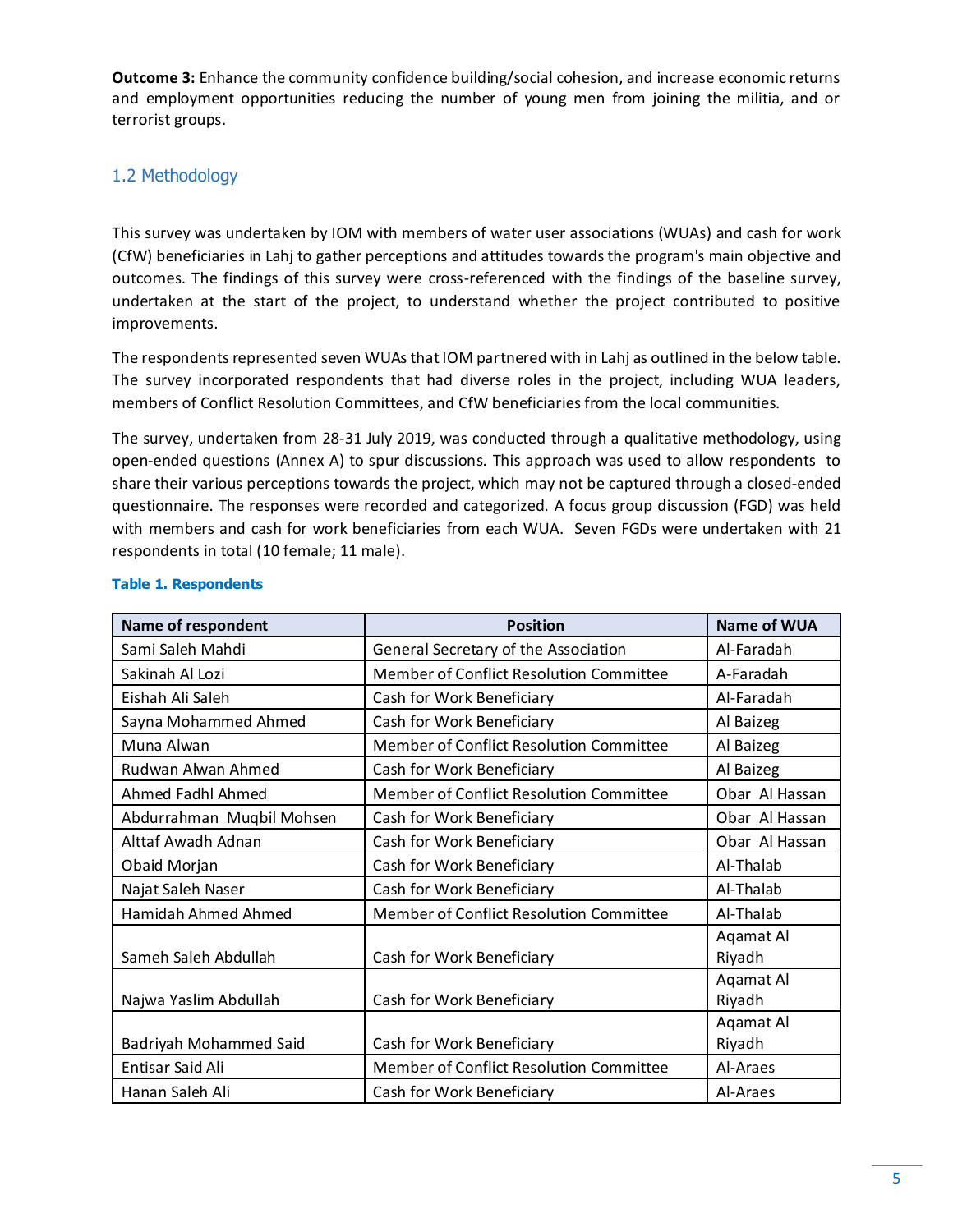| Salem Mohammed Hassan       | Cash for Work Beneficiary               | Al-Araes       |
|-----------------------------|-----------------------------------------|----------------|
| Barakah Salem Muhamad Ahmad | Cash for Work Beneficiary               | Faleg Al Neeno |
| Walid Ali Saleh             | Cash for Work Beneficiary               | Faleg Al Neeno |
| Ramyah Mohsen Nasir         | Member of Conflict Resolution Committee | Faleg Al Neeno |

## <span id="page-5-0"></span>Limitations

The monitoring team opted to conduct qualitative focus group discussions to enable respondents to elaborate on their various perceptions, opinions and attitudes regarding the project. However, this methodology led to a smaller respondent sample which is not representative of the total number of local community members. In light of this limitation, diverse respondents (including women and men, CfW beneficiaries, conflict resolution committee members and WUA leaders) were selected to represent various groups of project stakeholders and beneficiaries. However, the monitoring team recognizes that these responses pertain to individual views and may not be generalized to represent all project stakeholders.

#### Figure 1. Project target areas



# <span id="page-5-1"></span>**2. BASELINE ASSESSMENT**

## <span id="page-5-2"></span>2.1 Baseline Findings

 $\overline{a}$ 

Ahead of project implementation in May 2018, the project team conducted a baseline survey to understand conflict dynamics and the condition of water sites in areas targeted by the project, which informed the final selection of target water infrastructure.

The study surveyed representatives of 20 WUAs in Sana'a, Amanat Alasimah and Lahj governorates to identify the nature and root causes of water conflicts $^1$ , key parties involved and dynamics among different

 $1$  Water conflict is a term describing a conflict between two or more parties over access to water resources.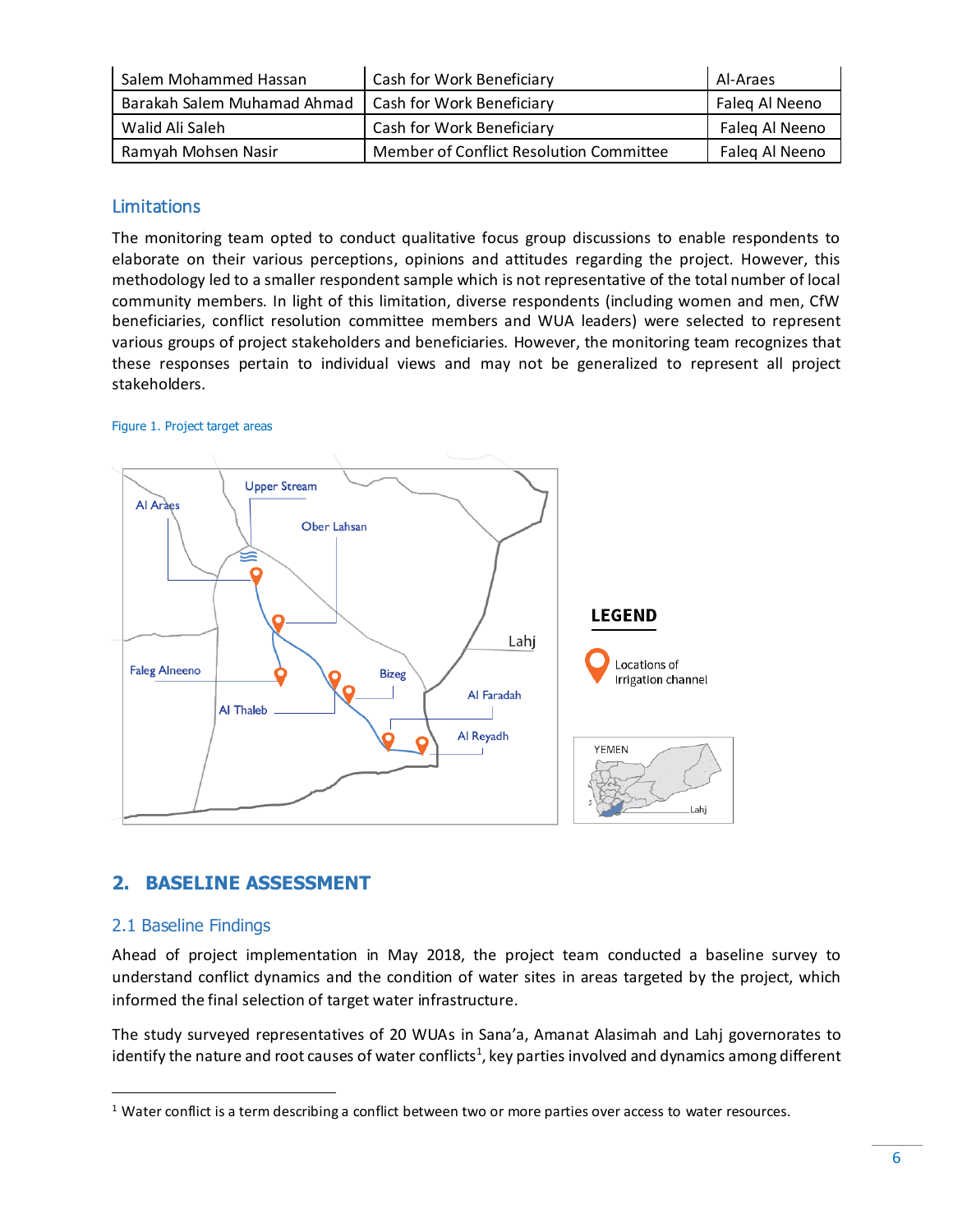stakeholders. It also stressed on the effects of water resource conflicts on agricultural, food security, health and on the local community. The role of WUAs and women's involvement in the WUAs were also explored through inquiring on the functions and operational capacity of the WUAs before the project, and women's roles and functions within the WUAs.

According to the baseline survey findings, water conflicts in Lahj were between local and surrounding communities. This was due to the fact that water channels in Lahj are shared among many communities, which at times divert water of other villages for own use. Farmers dwelling in the vicinity of canal headworks have the advantage and ability to control the stream of water. Many times, farmers blocked water from reaching other farmers downstream. This had created tensions between upstream and downstream farmers, who perceived such a condition as an exploitation of their rights. All associations stated that the root cause of conflict is the lack of sufficient water supplies and that having sufficient water supplies would resolve most of these conflicts.

Agriculture is one of the main sources of income for individuals within the surveyed locations. The fluctuation of access to water had affected agricultural production and subsequently affected the income of farmers, negatively affecting their access to food supplies and compromising their purchasing power.

The WUAs, which are charged with water resource regulation and management on a local level, were created years ago in Lahj, but were not fully operational during the time of the baseline assessment. As per respondents, such an inactivity mainly was due to a lack of financial resources and governmental support. In Lahj, 30% of associations reported having two or three women in their associations. However, they also stated that these women were not active and did not take part in any association activities. Women's underrepresentation in the WUAs can largely be attributed to traditional roles of women in society (particularly in rural areas of Lahj) that often constrain their public participation.

The survey with WUA members and CfW beneficiaries in Lahj sought to understand the impact of the project in addressing the conflicts and challenges noted in the baseline assessment through gauging perceptions of the project's benefits for local communities.

# <span id="page-6-0"></span>2.2 Impact of Water Conflicts Resolution

Based on feedback from 100% of the respondents, the objective of alleviating water conflicts in the targeted areas was achieved. The conflicts were largely alleviated through improved infrastructure and improvement of access to water resources. Respondents noted that due to sufficiency of water as well as conflict resolution efforts by the WUAs, upstream water users for the most part have not diverted water and blocked access for downstream water users—as was the practice in the past. Moreover, the water channel gates were rehabilitated, allowing them to be opened and closed in order to control water flow. In the past, farmers in many sites would create makeshift blockages of the channels that could not be opened to allow water to flow onwards to other farmers. The rehabilitated gates, which are now under the control of the WUA members, can be opened and closed to allow for the control of the water flow in a planned and coordinated manner.

Other benefits of the project mentioned by the respondents included increased income of farmers and increased local agricultural production. However, the project team could not assess in quantitative terms the increase in income for farmers, as the crops planted by the farmers have not yet been harvested and sold in the markets. The feedback on the increase in income largely referred to the increased quantity of crops that could be planted, and in some cases reduced cost of agricultural inputs.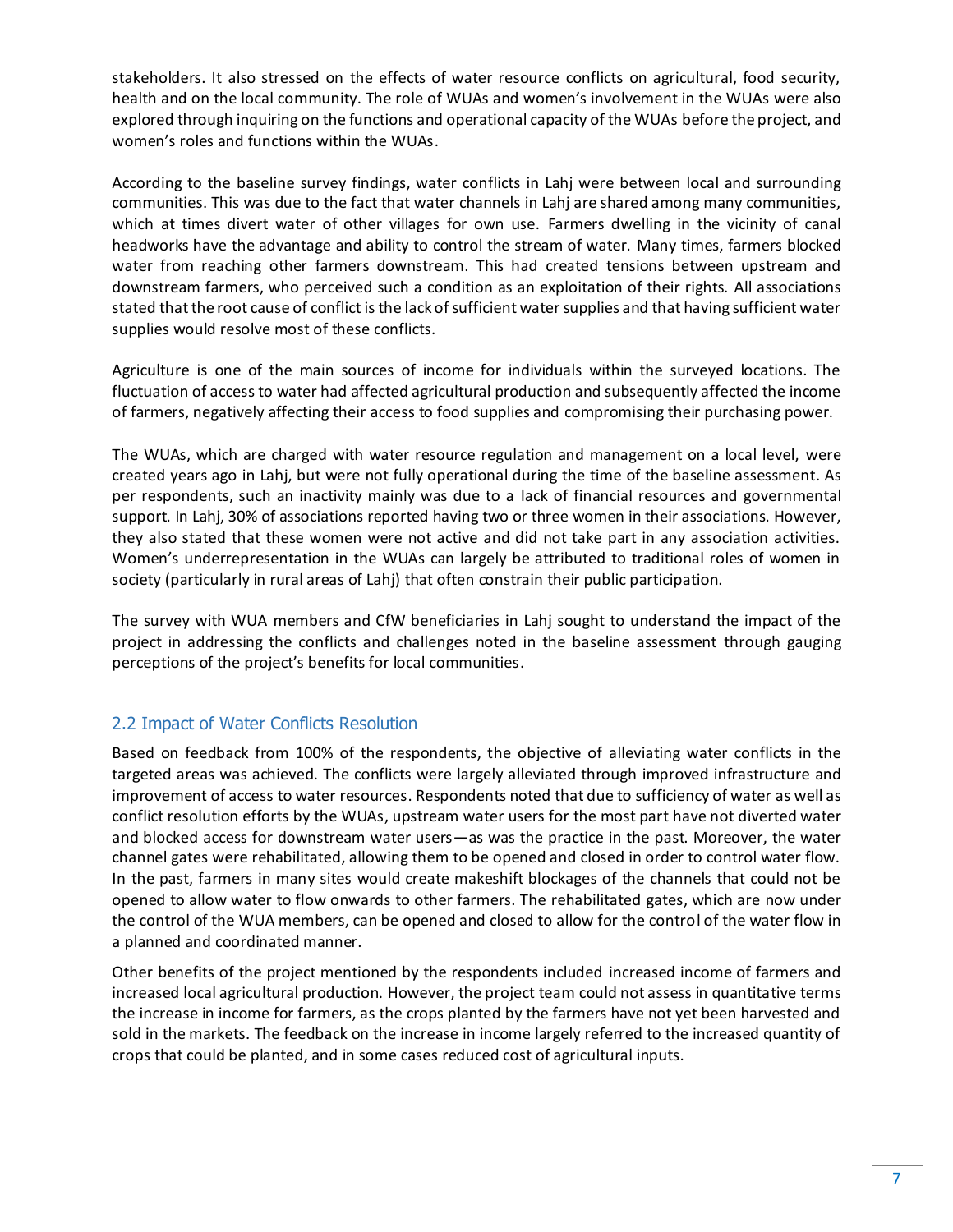| Impact                                           | <b>Number</b><br>respondents | of $\mid$ %<br>οf<br>total<br>respondents |
|--------------------------------------------------|------------------------------|-------------------------------------------|
| Conflict over water alleviated                   | 21                           | 100%                                      |
| Increased access to water                        | 21                           | 100%                                      |
| Increased income of farmers                      | 18                           | 86%                                       |
| Increased local agricultural production          | 9                            | 43%                                       |
| Improved livestock production                    | 3                            | 14%                                       |
| Reduced costs of agricultural inputs for farmers | 3                            | 14%                                       |

## <span id="page-7-0"></span>2.3 Training in Conflict Resolution

The members of WUAs were asked in the baseline study whether they had received any training on conflict-resolution. In Lahj, the majority of associations (67%) responded negative. During the survey, all WUA respondents confirmed receiving this training from IOM in February 2019. The training was perceived positively by the WUAs, with respondents affirming that it increased their capacity to resolve local conflicts. At the same time, all respondents stated that they would like to have additional training on conflict resolution.

#### <span id="page-7-1"></span>2.4 Management of Water Resources

The survey confirmed that the WUAs in Lahj have been successfully reactivated through the project and have resumed the role of water resource management and regulation. In the course of the project, the WUAs met regularly, elected Boards of Directors and coordinated water infrastructure rehabilitation activities. To support their ongoing operations, the project procured welding generators for each WUA to enable them to perform routine maintenance on the channel gates following the end of the project. The project team supported the WUAs in developing an agreement with the Lahj Office of Agriculture and Irrigation on the storage of the generators with the Office of Agriculture, and the coordination of water site maintenance with the Office, so as to avoid one WUA blocking the water access of another.

The WUA representatives agreed that this will enable them to continue water channel maintenance after the end of the project, as damaged gates were one of the key challenges pertaining to the water infrastructure. At the same time, the respondents expressed concerns that they may not have resources to do full water channel rehabilitation in subsequent years without additional support.

The WUAs also confirmed that the management of the water resources is performed by the WUAs in coordination with the Lahj Office of Agriculture and Irrigation.



#### Figure 2. Entities in charge of managing water resources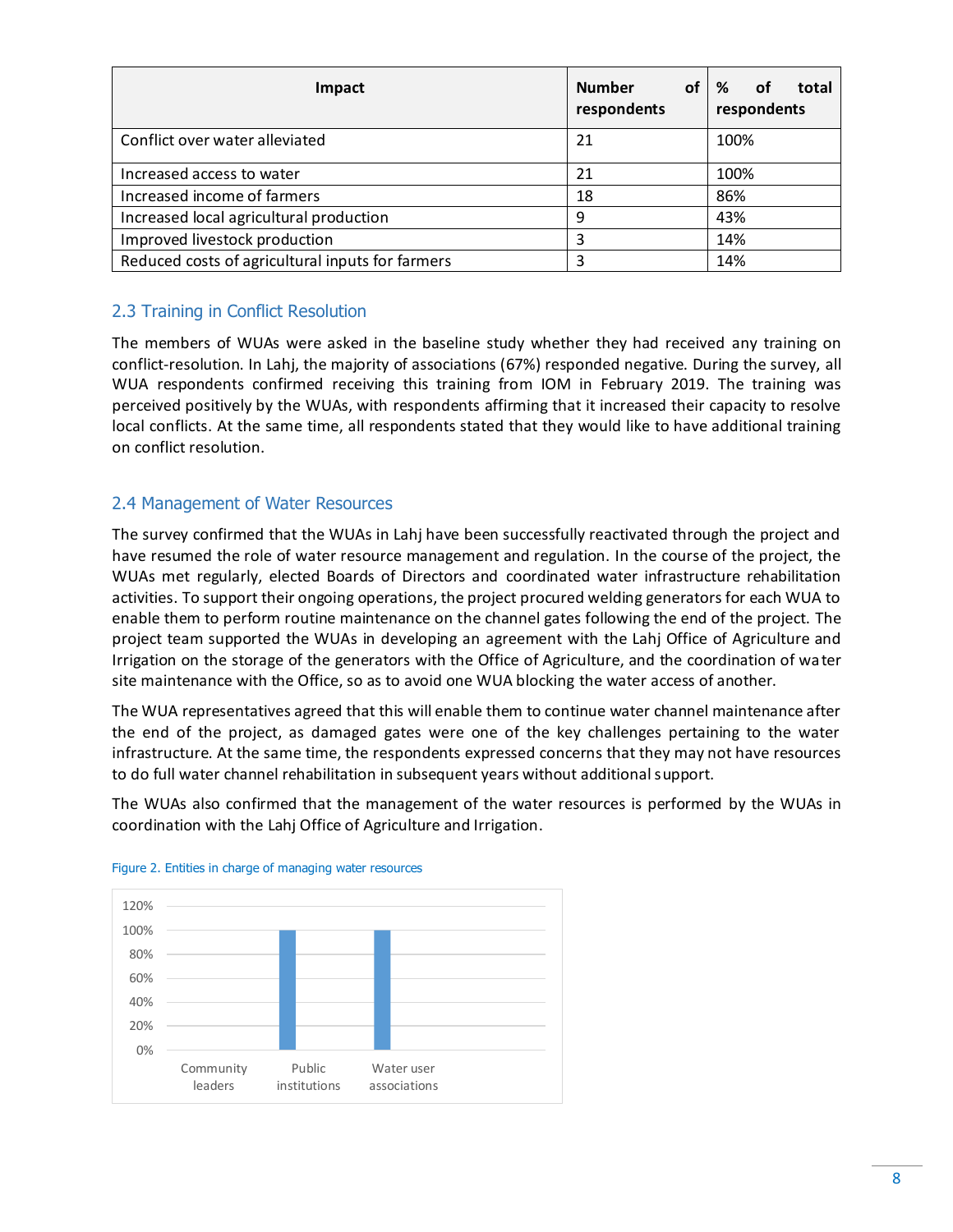#### <span id="page-8-0"></span>2.5 Roles of women in the project implementation

Respondents reported diverse roles of women in the project, in many cases in leading positions. Women were highly involved in leading the conflict resolution processes through active participation in the Conflict Resolution Committees. Women were also involved in the election of or direct participation in the WUAs' Boards of Directors, in awareness raising efforts on project interventions to gain buy-in from local communities, as well as selection and registration of cash for work beneficiaries. In some cases, women were directly in charge of project administration and supervision.

While at the start of the project there was a lot of resistance to women's participation in cash for work activities, in the survey all respondents noted women's participation and contribution through cash for work activities to the rehabilitation of the water channels.

| Women's role in the project            | <b>Number</b><br>οf<br>respondents | %<br>οf<br>total<br>respondents |
|----------------------------------------|------------------------------------|---------------------------------|
| Decision-making                        | 21                                 | 100%                            |
| Conflict resolution                    | 21                                 | 100%                            |
| Water channel rehabilitation           | 21                                 | 100%                            |
| Community awareness-raising            | 15                                 | 71%                             |
| Beneficiary selection and registration | 9                                  | 43%                             |
| Project administration and supervision | 6                                  | 29%                             |

## <span id="page-8-1"></span>2.7 Interventions by Other Institutions

The baseline survey inquired whether there were interventions to resolve water conflicts by any organization/agency in the targeted areas. The results of the baseline survey revealed that there were no interventions by any agency to resolve local disputes over water. During the survey, all WUA respondents reported that IOM and FAO were the only organizations to intervene to resolve conflicts over water in their areas.

# <span id="page-8-2"></span>**3. CONCLUSIONS AND RECOMMENDATIONS**

Overall, the survey revealed positive project achievements in accordance to the project objectives and outcomes.

All respondents noted the impact of the project in alleviating conflicts over water resources and improving access to water. However, while Outcome 1 envisaged the reduction of water conflict leading to increase of water for irrigation (by improving access to water), the survey revealed reversed order of the outcome, whereby increase of water for irrigation led to the reduction of water conflicts. The respondents affirmed that the project led to an improvement of communal livelihoods (i.e. increase in the income of local farmers) and improved relations among community members.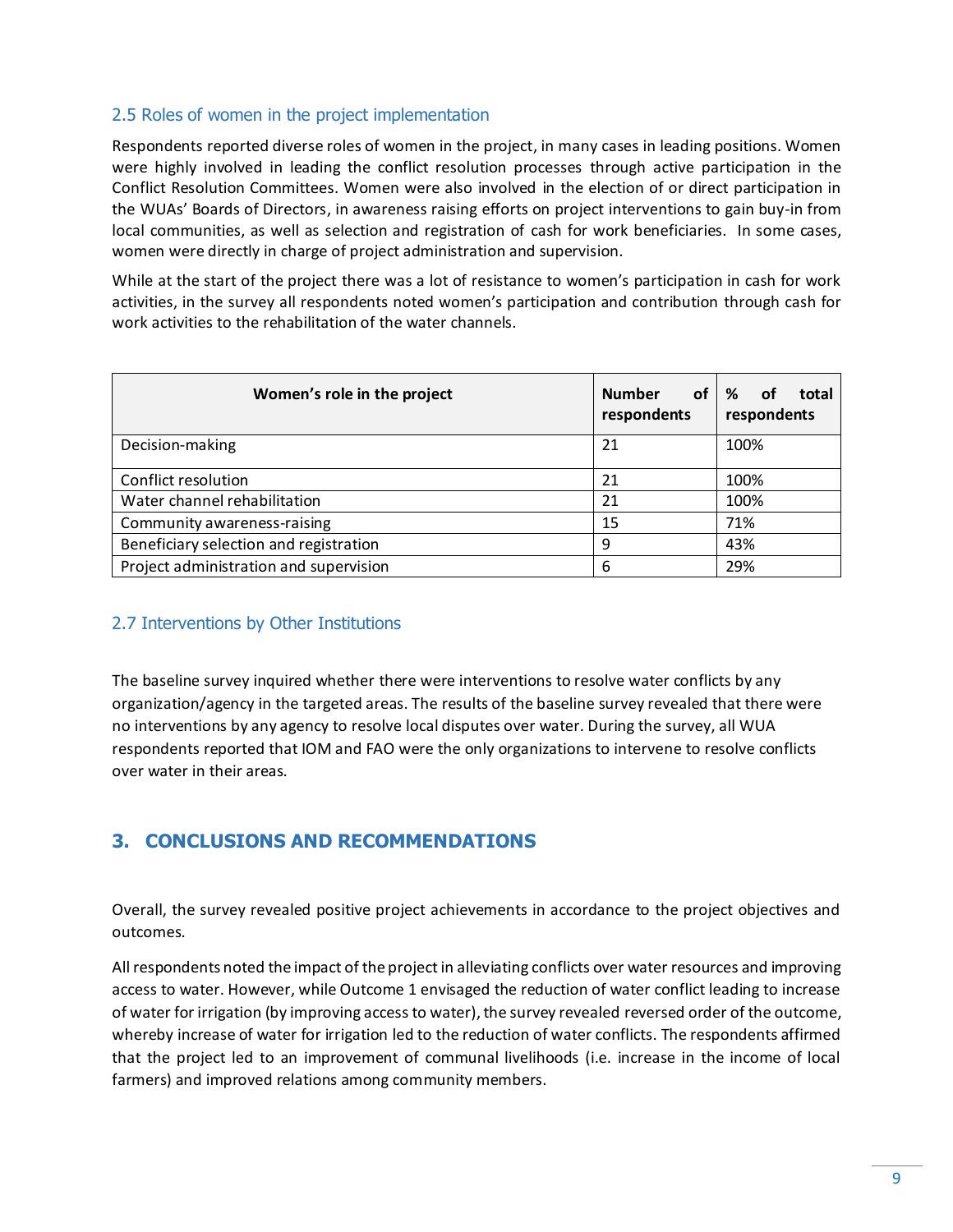The survey also revealed strong roles of women in project implementation and in the WUA decisionmaking processes, which is a positive improvement from the baseline, which showed that women were largely inactive in the WUAs. Thus, the project contributed to gender-responsive community reform efforts to empower gender equality and equity (Outcome 2).

The survey also showed that the project contributed positively to social cohesion among community members through alleviating resource competition among water users and reestablishing coordinated water regulation mechanisms through the WUAs. However, the survey could not establish whether the project reduced the number of young men from joining militia, and or terrorist groups, as envisaged under Outcome 3. There are currently no local systems or actors that measure or observe the rate of youth joining militia or terrorist groups. Most of the respondents also did not have enough information on this subject or were reluctant to respond.

# <span id="page-9-0"></span>Respondent recommendations

The respondents were asked whether they had any recommendations for future interventions. Key recommendations included:

- Additional support to the WUAs in the form of capacity building (e.g. on good agricultural practices), and further improvement of water infrastructure such as through installation of solar panels. They also mentioned that the WUAs will need additional resources to maintain the water channels in subsequent years;
- Need for additional income generating activities for youth, as the cash for work intervention was temporary;
- Scaling up the project activities to target more WUAs and water infrastructure.